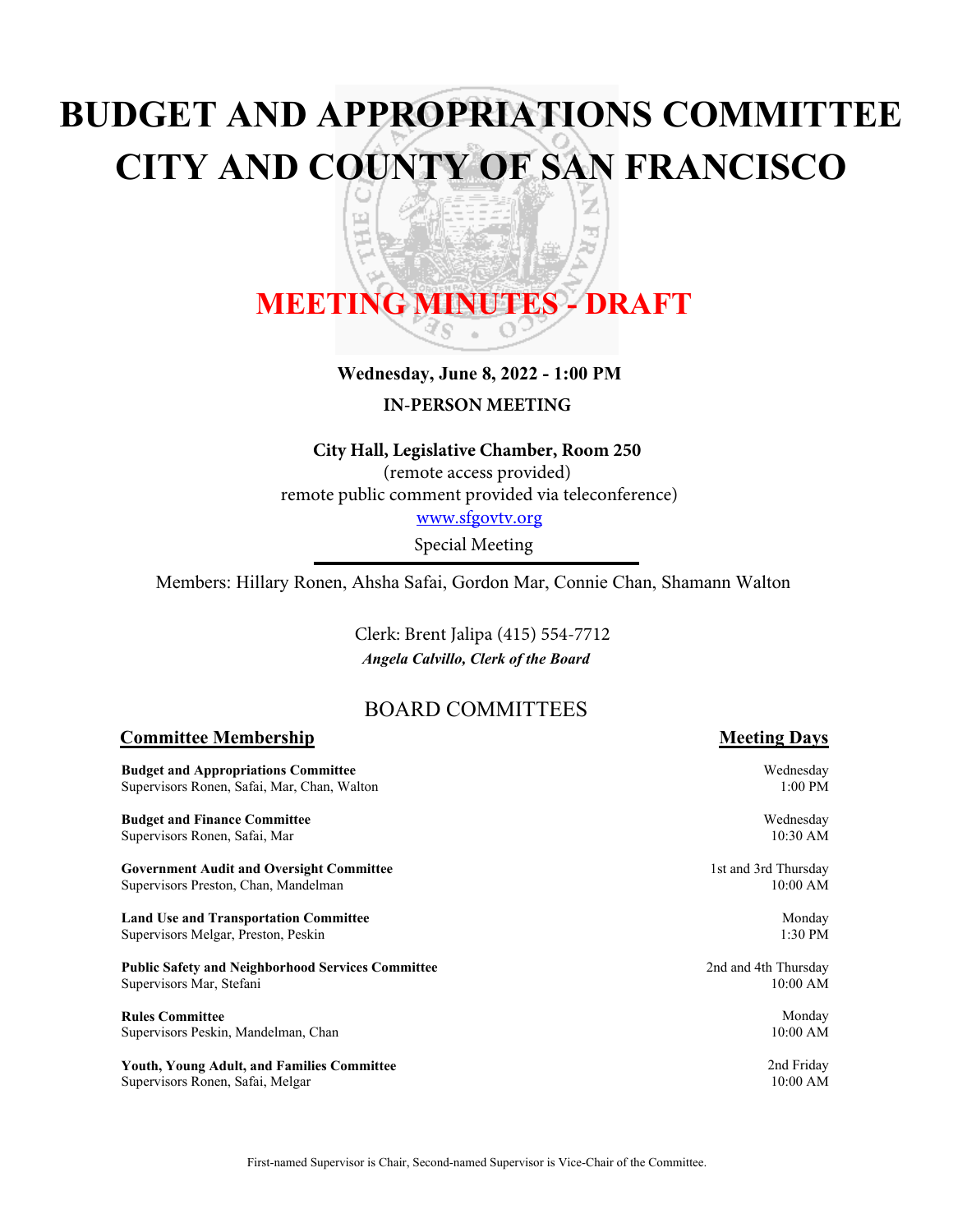**Members Present:** Hillary Ronen, Ahsha Safai, Gordon Mar, Connie Chan, and Shamann Walton

*The Budget and Appropriations Committee met in a regular session, in-person with remote access and public comment via telephone, on Wednesday, June 8, 2022, with Chair Hillary Ronen presiding. Chair Ronen called the meeting to order at 1:04 p.m.*

## **Remote Access to Information and Participation**

*On March 17, 2020, the Board of Supervisors authorized their Board and Committee meetings to convene remotely (via Microsoft Teams) and will allow remote public comment via teleconference. Visit the SFGovTV website at (www.sfgovtv.org) to stream the live meetings, or to watch meetings on demand. Members of the public are encouraged to participate remotely via detailed instructions on participating via teleconference available at: https://sfbos.org/remote-meeting-call.*

*Members of the public may participate by phone or may submit their comments by email to: brent.jalipa@sfgov.org; all comments received will be made a part of the official record. Regularly-scheduled Budget and Appropriations Committee Meetings begin at 1:00 p.m. every Wednesday of each month. Committee agendas and their associated documents are available at https://sfbos.org/committees.*

*Please visit the Board's website (www.sfbos.org) regularly to be updated on the current situation as it affects the legislative process. For more information contact the Budget and Appropriations Committee Clerk at (415) 554-7712 or brent.jalipa@sfgov.org.*

# **ROLL CALL AND ANNOUNCEMENTS**

*On the call of the roll, Chair Ronen, and Members Mar, Chan, and Walton were noted present. Vice Chair Safai was noted not present. A quorum of the Committee was present.*

# **COMMUNICATIONS**

*Brent Jalipa, Budget and Appropriations Committee Clerk, instructed members of the public, when general public comment is called, to contribute live comments for up to two minutes in-person or by dialing the provided telephone number. In-person public comment will be taken before remote public comment is called. Those who are providing public comment remotely must dial \* 3 to be added to the remote queue to speak. Written comments may be submitted through email to the Budget and Appropriations Committee Clerk (brent.jalipa@sfgov.org) or the U.S. Postal Service at City Hall, 1 Dr. Carlton B. Goodlett Place, Room 244, San Francisco, CA 94102.*

# **AGENDA CHANGES**

*There were no agenda changes.*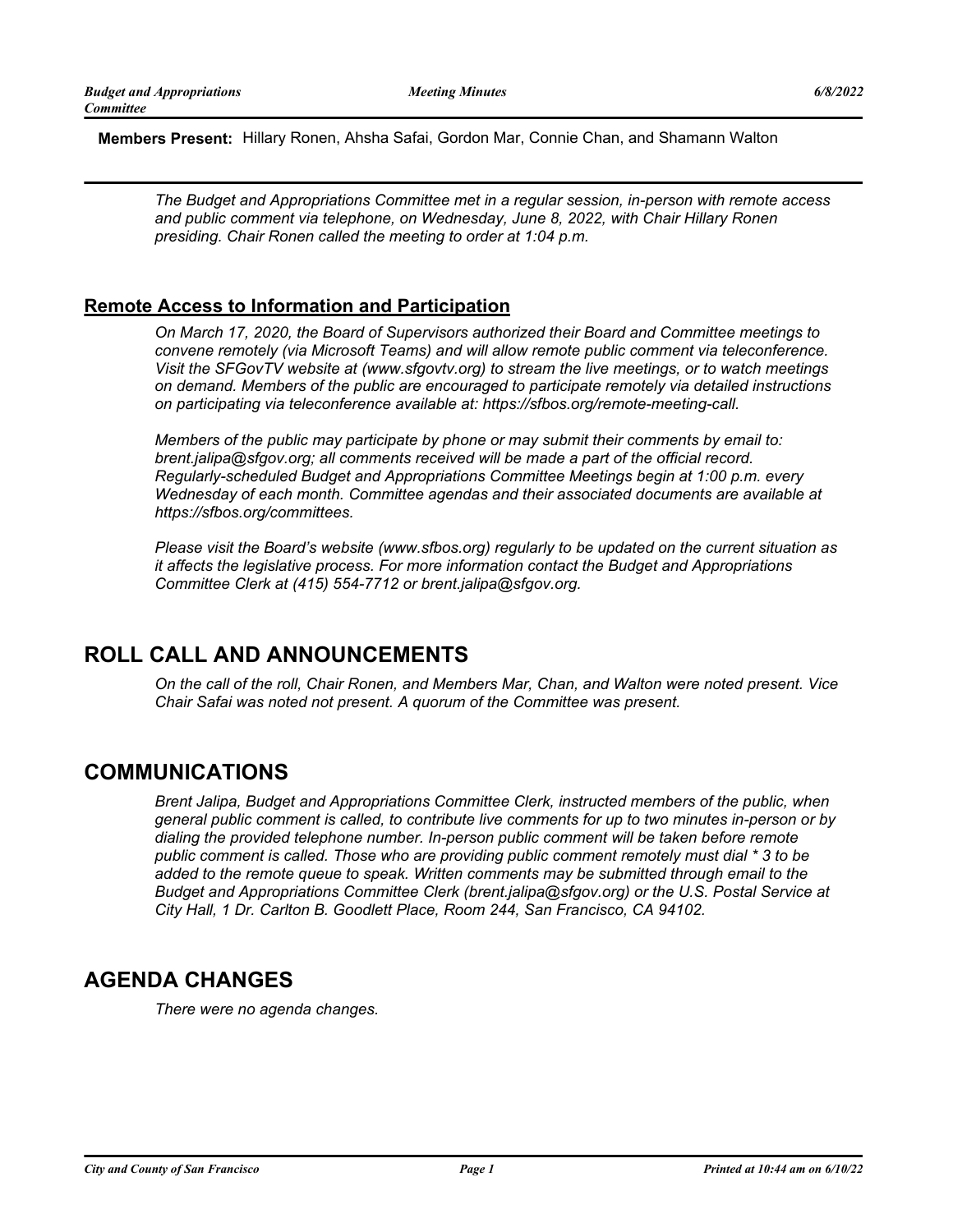# **REGULAR AGENDA**

#### *SPECIAL MEETING OF THE BOARD OF SUPERVISORS*

*Vice Chair Safai was noted present at 1:18 p.m.; thereby constituting a quorum of the Board of Supervisors. A special meeting of the Board of Supervisors was convened at 1:18 p.m.; although, the meeting was conducted in all respects as a committee meeting for items on the agenda and any substantive decisions constitute a recommendation of the committee and not action taken by the board.*

*Present: Supervisors Ronen, Safai, Mar, Chan, Walton, and Preston.*

## **[Amending the Budget and Legislative Analyst Services Contract - Harvey M. Rose [220650](http://sfgov.legistar.com/gateway.aspx?m=l&id=38842) Associates, LLC]**

#### **Sponsor: Preston**

Motion authorizing the Clerk of Board of Supervisors to take all administrative steps to amend the Budget and Legislative Analyst Services contract with Harvey M. Rose Associates, LLC for additional work under the existing scope of services, to the extent that funds are appropriated for that purpose.

*Heard in Committee. Speakers: Supervisor Dean Preston (Board of Supervisors); Angela Calvillo, Clerk of the Board of Supervisors (Office of the Clerk of the Board of Supervisors); provided an overview and responded to questions raised throughout the discussion. Eileen Boken; spoke in support of the hearing matter.*

**Chair Ronen, seconded by Member Walton, moved that this Motion be CONTINUED TO CALL OF THE CHAIR. The motion carried by the following vote:**

#### *ADJOURNMENT OF THE BOARD OF SUPERVISORS*

*At the hour of 1:21 p.m. Supervisor Preston was noted not present, thereby adjourning the Special Meeting of the Board of Supervisors.*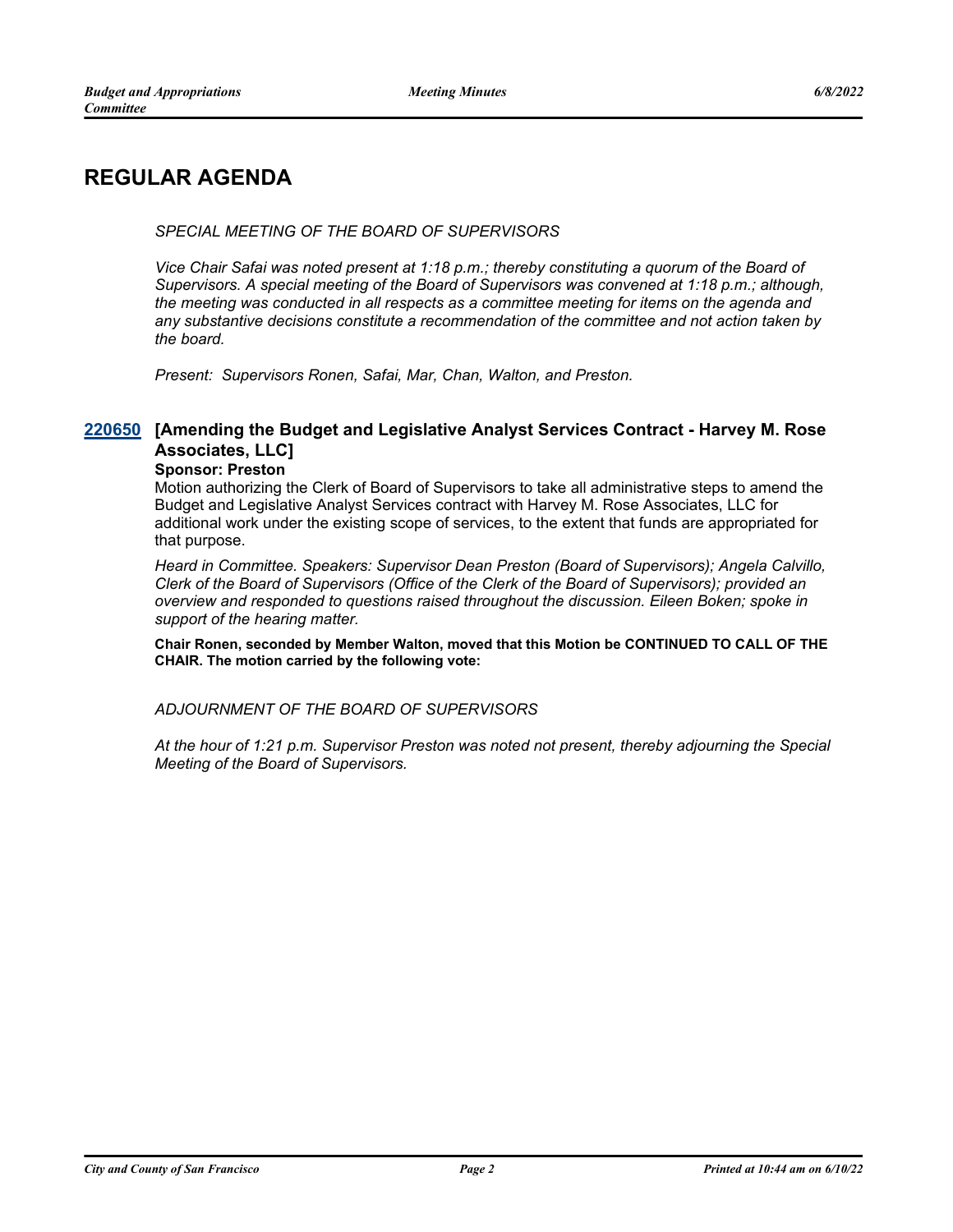*Member Chan was noted not present at 3:56 p.m.*

### **[Hearing - Wages and Recruitment for Non-Profit Service Providers, Workers, and [220404](http://sfgov.legistar.com/gateway.aspx?m=l&id=38596) Staff]**

#### **Sponsor: Ronen**

Hearing on non-profit workers' wages and the ability for City-funded homeless and mental health service providers to recruit and maintain qualified and adequate staffing levels; and requesting the Department of Homelessness and Supportive Housing and Department of Public Health to report.

*Heard in Committee. Speakers: Laura Marshall and Heather Littleton (Office of the Controller); Dr. Hillary Kunins (Department of Public Health); Emily Cohen and Gigi Whitley (Department of Homelessness and Supportive Housing); Mary Kate Bacalao (Compass Family Services); Lauren Hall, Director (Delivering Innovation in Supportive Housing); Sherilyn Adams, Executive Director (Larkin Street Youth Services); Joe Wilson, Executive Director (Hospitality House); provided an overview and responded to questions raised throughout the discussion. Tabitha, Helena, Tara Tidwell, Camlo Looper, Marissa Rordy, Andrea Blackman, Evan, Steven, Jeffrey Hall (Tenderloin Housing Clinic); Beverly Upton (San Francisco Domestic Violence Consortium); Samson Manil, Nicholas, Paul Sedita, Windy Click, Speaker, Tiffany Jackson (Hospitality House); Jamie Lang (Compass Family Services); Fallon Victoria; Robert D. Crockett; Sara Shortt, and Rick Aubry (HomeRise); Speaker and Alisa Albee (Larkin Street Youth Services); Eliana Binder (GLIDE); Stephanie Morgan (Mercy Housing); Shiva Rendiva; Albert Felipe; Francisco Da Costa; Anakh Sul Rama; William Ryland; Jennifer Friedenbach, Executive Director (Coalition on Homelessness); Jose Lopez; Speaker; Glenda (Delivering Innovation in Supportive Housing); Antonia Moore; Alejandro; Karl Kramer (San Francisco Living Wage Coalition); Lessy Benedith, Yesenia Lacayo, and Laura Valdez (Dolores Street Community Services); Allie Marcovitz; Jenae; Jenny Promin; Danielle Blaken; Colleen Rivecca (Tenderloin Neighborhood Development Corportation); Debbie Luhrmann; shared various concerns regarding the hearing matter.*

**Chair Ronen, seconded by Member Walton, moved that this Hearing be HEARD AND FILED. The motion carried by the following vote:**

Ayes: 4 - Ronen, Safai, Mar, Walton Absent: 1 - Chan

*Member Chan was noted present at 4:01 p.m.*

#### **[220472](http://sfgov.legistar.com/gateway.aspx?m=l&id=38664) [Hearing - Racial Equity in City Employment] Sponsors: Ronen; Walton**

Hearing on departmental hiring patterns with regard to racial equity and progress towards the goal of equitable diversity in City employment; and requesting the Office of the Budget and Legislative Analyst to report.

*Heard in Committee. Speakers: None.*

**Chair Ronen, seconded by Member Walton, moved that this Hearing be CONTINUED TO CALL OF THE CHAIR. The motion carried by the following vote:**

Ayes: 5 - Ronen, Safai, Mar, Chan, Walton